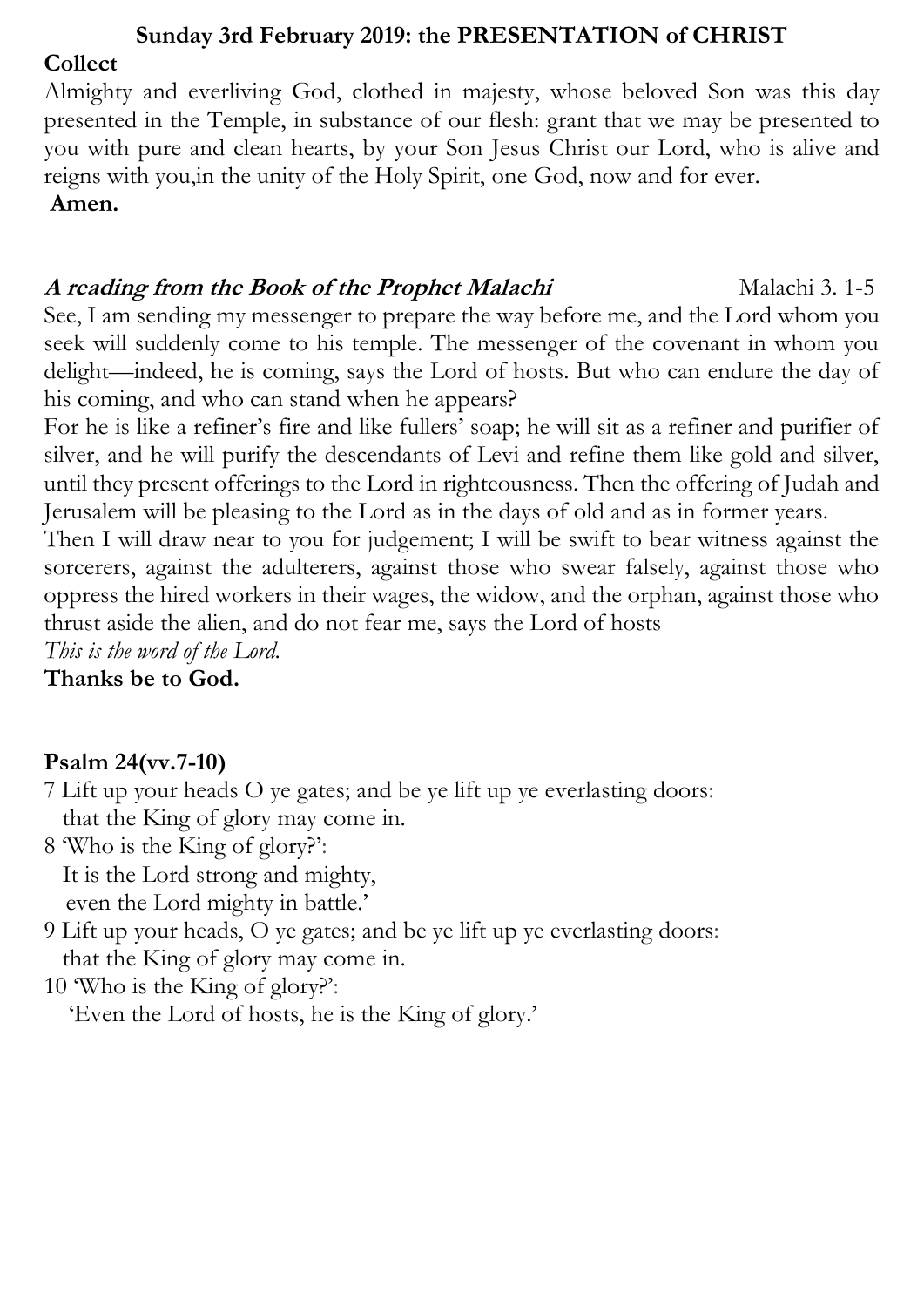#### A reading from the Letter to the Hebrews Tebrews 2. 14-18

Since, therefore, the children share flesh and blood, he himself likewise shared the same things, so that through death he might destroy the one who has the power of death, that is, the devil, and free those who all their lives were held in slavery by the fear of death. For it is clear that he did not come to help angels, but the descendants of Abraham. Therefore he had to become like his brothers and sisters in every respect, so that he might be a merciful and faithful high priest in the service of God, to make a sacrifice of atonement for the sins of the people. Because he himself was tested by what he suffered, he is able to help those who are being tested.

*This is the word of the Lord.*

**Thanks be to God.**

#### *Listen to the Gospel of Christ according to Saint Luke.* **Luke 2. 22-40**

#### **Glory to you, O Lord.**

When the time came for their purification according to the law of Moses, they brought him up to Jerusalem to present him to the Lord (as it is written in the law of the Lord, 'Every firstborn male shall be designated as holy to the Lord'), and they offered a sacrifice according to what is stated in the law of the Lord, 'a pair of turtle-doves or two young pigeons.'

Now there was a man in Jerusalem whose name was Simeon; this man was righteous and devout, looking forward to the consolation of Israel, and the Holy Spirit rested on him. It had been revealed to him by the Holy Spirit that he would not see death before he had seen the Lord's Messiah. Guided by the Spirit, Simeon came into the temple; and when the parents brought in the child Jesus, to do for him what was customary under the law, Simeon took him in his arms and praised God, saying, 'Master, now you are dismissing your servant in peace, according to your word; for my eyes have seen your salvation, which you have prepared in the presence of all peoples, a light for revelation to the Gentiles and for glory to your people Israel.'

And the child's father and mother were amazed at what was being said about him. Then Simeon blessed them and said to his mother Mary, 'This child is destined for the falling and the rising of many in Israel, and to be a sign that will be opposed so that the inner thoughts of many will be revealed - and a sword will pierce your own soul too.'

There was also a prophet, Anna the daughter of Phanuel, of the tribe of Asher. She was of a great age, having lived with her husband for seven years after her marriage, then as a widow to the age of eighty-four. She never left the temple but worshipped there with fasting and prayer night and day. At that moment she came, and began to praise God and to speak about the child to all who were looking for the redemption of Jerusalem.

When they had finished everything required by the law of the Lord, they returned to Galilee, to their own town of Nazareth. The child grew and became strong, filled with wisdom; and the favour of God was upon him.

*This is the Gospel of the Lord.* **Praise to you, O Christ.**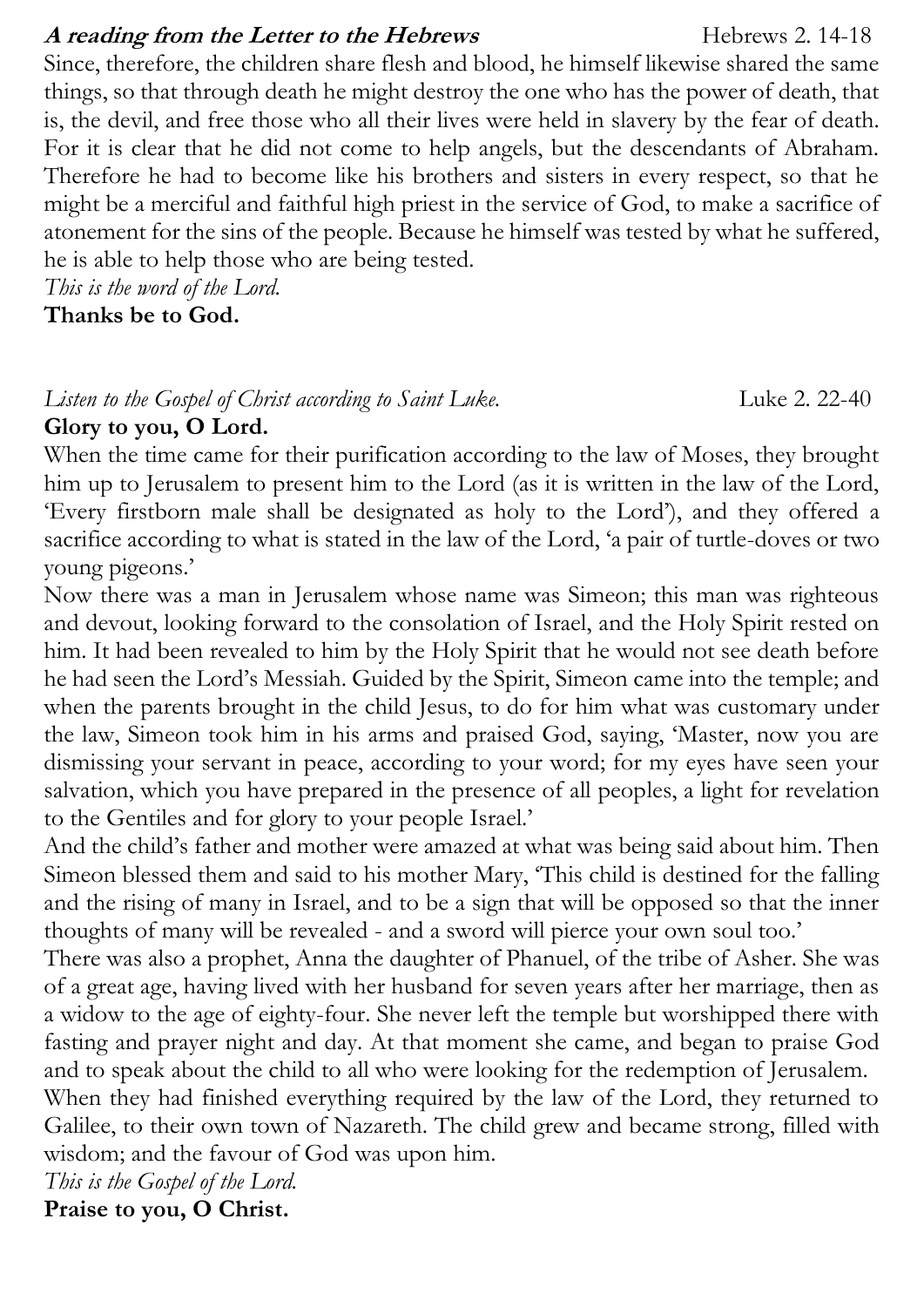## **Sunday 10th February 2019: the FOURTH SUNDAY before LENT Collect**

O God, you know us to be set in the midst of so many and great dangers, that by reason of the frailty of our nature we cannot always stand upright: grant to us such strength and protection as may support us in all dangers and carry us through all temptations; through Jesus Christ your Son our Lord, who is alive and reigns with you and the Holy Spirit, one God, now and for ever. **Amen.**

### **A reading from the Book of Prophet Isaiah** Isaiah 6. 1-8

In the year that King Uzziah died, I saw the Lord sitting on a throne, high and lofty; and the hem of his robe filled the temple. Seraphs were in attendance above him; each had six wings: with two they covered their faces, and with two they covered their feet, and with two they flew. And one called to another and said: 'Holy, holy, holy is the Lord of hosts; the whole earth is full of his glory.'

The pivots on the thresholds shook at the voices of those who called, and the house filled with smoke. And I said: 'Woe is me! I am lost, for I am a man of unclean lips, and I live among a people of unclean lips; yet my eyes have seen the King, the Lord of hosts!' Then one of the seraphs flew to me, holding a live coal that had been taken from the altar with a pair of tongs. The seraph touched my mouth with it and said: 'Now that this has touched your lips, your guilt has departed and your sin is blotted out.' Then I heard the voice of the Lord saying, 'Whom shall I send, and who will go for us?' And I said, 'Here am I; send me!'

*This is the word of the Lord.*

**Thanks be to God.**

## **Psalm 138**

1 I will give thanks unto thee O Lord with my whole heart even before the gods will I sing praise unto thee.

- 2 I will worship toward thy holy temple and praise your name, because of thy loving-kindness and truth. for thou hast magnified thy name and thy word above all things.
- 3 When I called upon thee, thou heardest me: and gavest me increase of strength.
- 4 All the kings of the earth shall praise thee O Lord: when they have heard the words of thy mouth.
- 5 Yea they shall sing of the ways of the Lord: that great is the glory of the Lord.
- 6 For though the Lord be high, yet hath he respect unto the lowly: as for the proud, he humbleth them from afar.
- 7 Though I walk in the midst of trouble, yet shalt thou preserve me: thou shalt stretch forth thy hand against the wrath of mine enemies, and thy right hand shall save me.
- 8 The Lord shall fulfil his purpose for me: thy mercy O Lord endureth for ever; Leave not unfinished the work of thine own hands.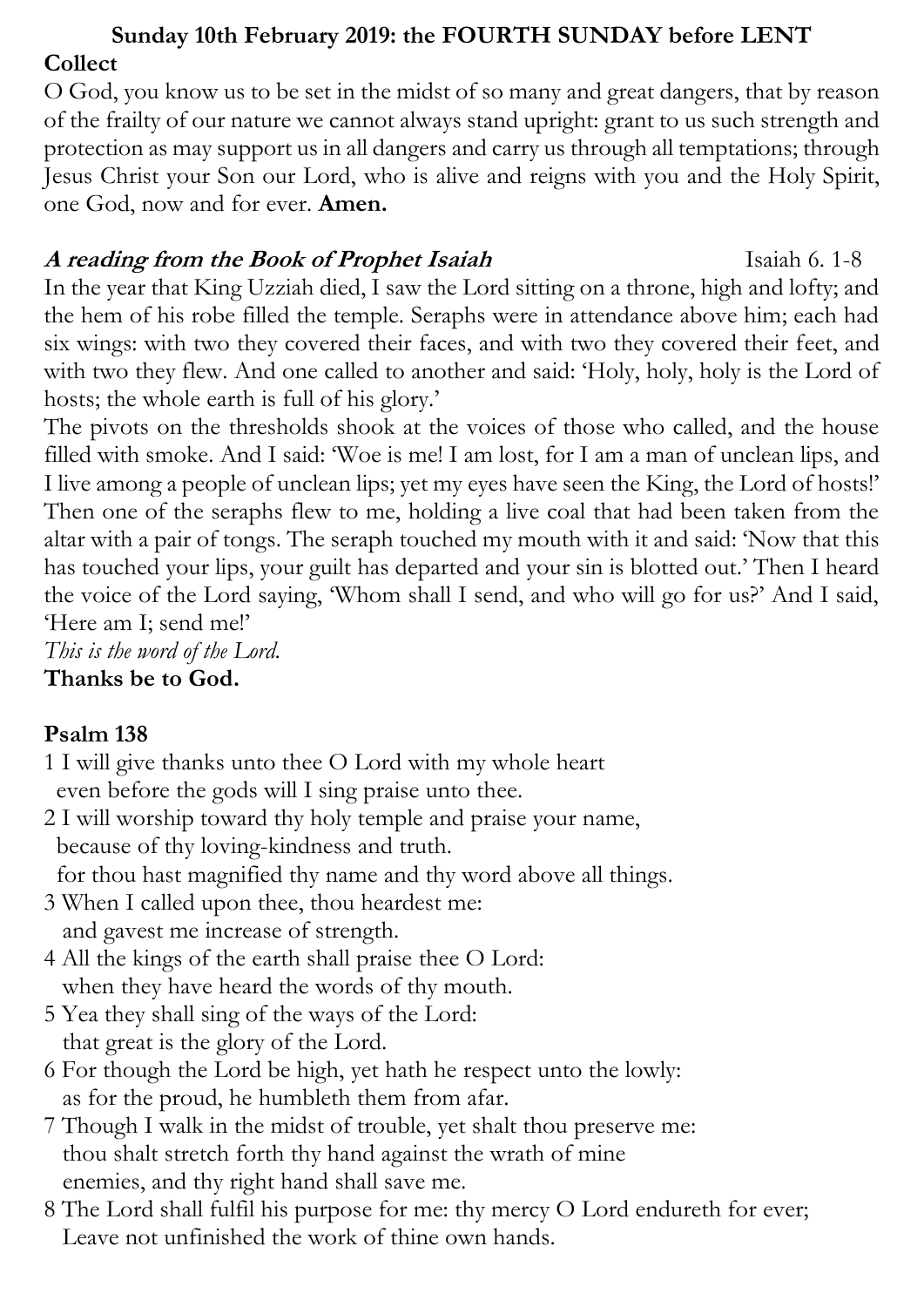**A reading from the First Letter of St Paul to the Corinthians** 1 Cor 15. 1-11 Now I should remind you, brothers and sisters, of the good news that I proclaimed to you, which you in turn received, in which also you stand, through which also you are being saved, if you hold firmly to the message that I proclaimed to you—unless you have come to believe in vain.

For I handed on to you as of first importance what I in turn had received: that Christ died for our sins in accordance with the scriptures, and that he was buried, and that he was raised on the third day in accordance with the scriptures, and that he appeared to Cephas, then to the twelve. Then he appeared to more than five hundred brothers and sisters at one time, most of whom are still alive, though some have died. Then he appeared to James, then to all the apostles. Last of all, as to someone untimely born, he appeared also to me. For I am the least of the apostles, unfit to be called an apostle, because I persecuted the church of God. But by the grace of God I am what I am, and his grace towards me has not been in vain. On the contrary, I worked harder than any of them—though it was not I, but the grace of God that is with me. Whether then it was I or they, so we proclaim and so you have come to believe.

*This is the word of the Lord.*

**Thanks be to God.**

## *Listen to the Gospel of Christ according to Saint Luke.* Luke 5. 1-11

## **Glory to you, O Lord.**

Once while Jesus was standing beside the lake of Gennesaret, and the crowd was pressing in on him to hear the word of God, he saw two boats there at the shore of the lake; the fishermen had gone out of them and were washing their nets. He got into one of the boats, the one belonging to Simon, and asked him to put out a little way from the shore. Then he sat down and taught the crowds from the boat. When he had finished speaking, he said to Simon, 'Put out into the deep water and let down your nets for a catch.' Simon answered, 'Master, we have worked all night long but have caught nothing. Yet if you say so, I will let down the nets.' When they had done this, they caught so many fish that their nets were beginning to break. So they signalled to their partners in the other boat to come and help them. And they came and filled both boats, so that they began to sink. But when Simon Peter saw it, he fell down at Jesus' knees, saying, 'Go away from me, Lord, for I am a sinful man!' For he and all who were with him were amazed at the catch of fish that they had taken; and so also were James and John, sons of Zebedee, who were partners with Simon. Then Jesus said to Simon, 'Do not be afraid; from now on you will be catching people.' When they had brought their boats to shore, they left everything and followed him.

*This is the Gospel of the Lord.*

**Praise to you, O Christ.**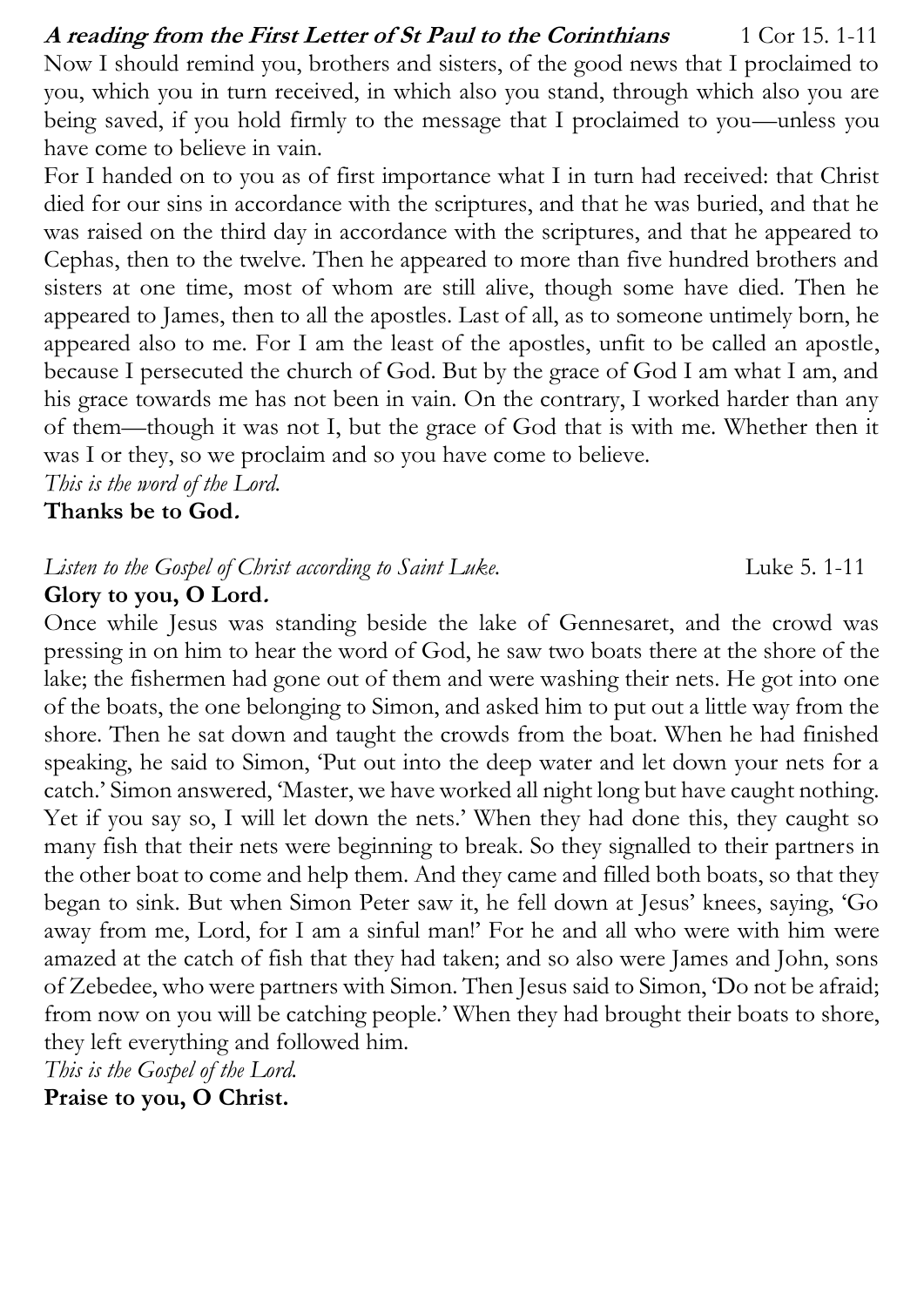# **Sunday 17th February 2019: the THIRD SUNDAY before LENT**

## **Collect**

Almighty God, who alone can bring order to the unruly wills and passions of sinful humanity: give your people grace so to love what you command and to desire what you promise, that, among the many changes of this world, our hearts may surely there be fixed where true joys are to be found; through Jesus Christ your Son our Lord, who is alive and reigns with you, in the unity of the Holy Spirit, one God, now and for ever. **Amen**.

**A reading from the Book of the Prophet Jeremiah 17.5-10** Jeremiah 17.5-10 Thus says the Lord: Cursed are those who trust in mere mortals and make mere flesh their strength, whose hearts turn away from the Lord. They shall be like a shrub in the desert, and shall not see when relief comes. They shall live in the parched places of the wilderness, in an uninhabited salt land.

Blessed are those who trust in the Lord, whose trust is the Lord. They shall be like a tree planted by water, sending out its roots by the stream. It shall not fear when heat comes, and its leaves shall stay green; in the year of drought it is not anxious, and it does not cease to bear fruit.

The heart is devious above all else; it is perverse—who can understand it? I the Lord test the mind and search the heart, to give to all according to their ways, according to the fruit of their doings.

*This is the word of the Lord.* **Thanks be to God.**

# **Psalm 1**

- 1 Blessed is the man that hath not walked in the counsel of the ungodly, nor followed the way of sinners: and hath not sat in the seat of the scornful.
- 2 But his delight is in the law of the Lord: and on his law doth he ponder day and night.
- 3 He shall be like a tree planted by the water-side: that will bring forth its fruit in due season.
- 4 Its leaf also shall not wither : and look, whatsoever he doeth, it shall prosper.
- 5 As for the ungodly it is not so with them : but they are like the chaff, which the wind scattereth away from the face of the earth.
- 6 Therefore the ungodly shall not be able to stand when they are judged: nor sinners in the assembly of the righteous.
- 7 For the Lord preserveth the way of the righteous: but the way of the ungodly shall perish.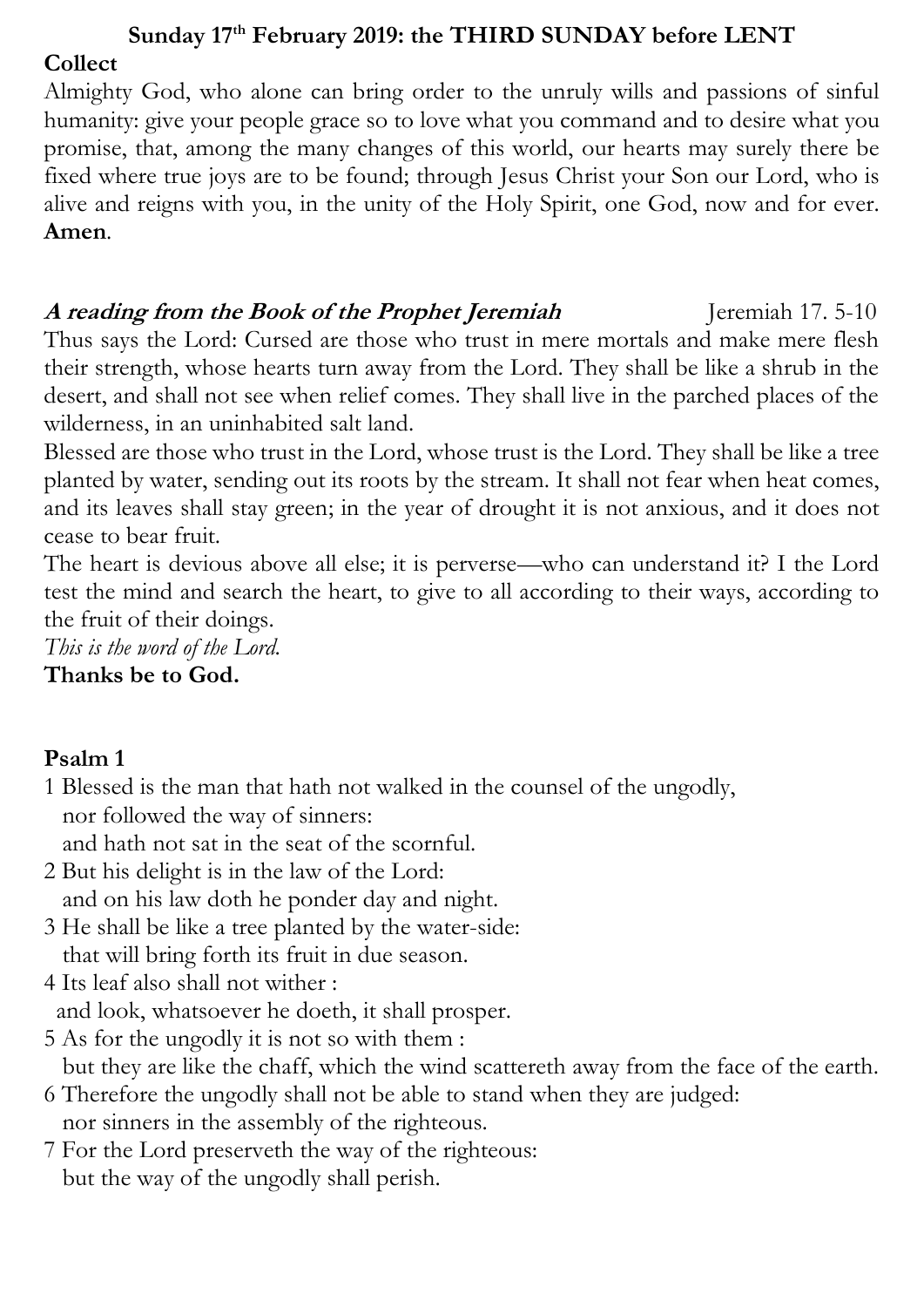#### **A reading from the First Letter of Paul to the Corinthians** 1 Cor 15. 12-20

Now if Christ is proclaimed as raised from the dead, how can some of you say there is no resurrection of the dead? If there is no resurrection of the dead, then Christ has not been raised; and if Christ has not been raised, then our proclamation has been in vain and your faith has been in vain. We are even found to be misrepresenting God, because we testified of God that he raised Christ—whom he did not raise if it is true that the dead are not raised. For if the dead are not raised, then Christ has not been raised. If Christ has not been raised, your faith is futile and you are still in your sins. Then those also who have died in Christ have perished. If for this life only we have hoped in Christ, we are of all people most to be pitied.

But in fact Christ has been raised from the dead, the first fruits of those who have died. *This is the word of the Lord.*

**Thanks be to God.**

*Listen to the Gospel of Christ according to Saint Luke*. Luke 6. 17-26

## **Glory to you, O Lord.**

He came down with them and stood on a level place, with a great crowd of his disciples and a great multitude of people from all Judea, Jerusalem, and the coast of Tyre and Sidon. They had come to hear him and to be healed of their diseases; and those who were troubled with unclean spirits were cured. And all in the crowd were trying to touch him, for power came out from him and healed all of them.

Then he looked up at his disciples and said: 'Blessed are you who are poor, for yours is the kingdom of God. 'Blessed are you who are hungry now, for you will be filled. 'Blessed are you who weep now, for you will laugh. Blessed are you when people hate you, and when they exclude you, revile you, and defame you on account of the Son of Man. Rejoice on that day and leap for joy, for surely your reward is great in heaven; for that is what their ancestors did to the prophets. 'But woe to you who are rich, for you have received your consolation. Woe to you who are full now, for you will be hungry. 'Woe to you who are laughing now, for you will mourn and weep.

'Woe to you when all speak well of you, for that is what their ancestors did to the false prophets.

*This is the Gospel of the Lord.* **Praise to you, O Christ.**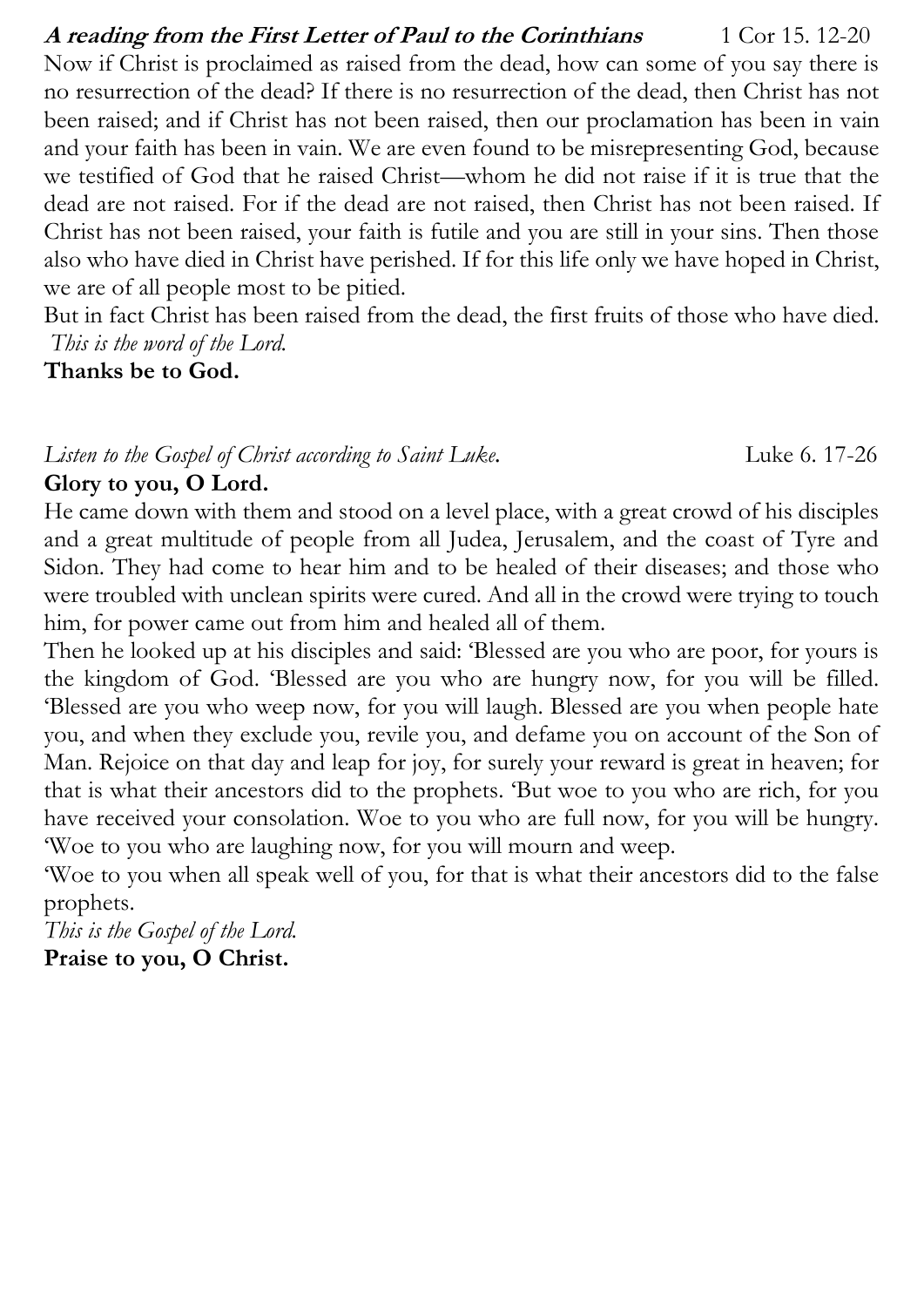### **Sunday 24 th February 2019: the SECOND SUNDAY before LENT Collect**

Almighty God, you have created the heavens and the earth and made us in your own image: teach us to discern your hand in all your works and your likeness in all your children; through Jesus Christ your Son our Lord, who with you and the Holy Spirit reigns supreme over all things, now and for ever. **Amen.**

## A reading from the Book of Genesis **Genesis** Genesis 2. 4b-9, 15-25

In the day that the Lord God made the earth and the heavens, when no plant of the field was yet in the earth and no herb of the field had yet sprung up - for the Lord God had not caused it to rain upon the earth, and there was no one to till the ground; but a stream would rise from the earth, and water the whole face of the ground - then the Lord God formed man from the dust of the ground, and breathed into his nostrils the breath of life; and the man became a living being. And the Lord God planted a garden in Eden, in the east; and there he put the man whom he had formed. Out of the ground the Lord God made to grow every tree that is pleasant to the sight and good for food, the tree of life also in the midst of the garden, and the tree of the knowledge of good and evil.

The Lord God took the man and put him in the garden of Eden to till it and keep it. And the Lord God commanded the man, 'You may freely eat of every tree of the garden; but of the tree of the knowledge of good and evil you shall not eat, for in the day that you eat of it you shall die.'

Then the Lord God said, 'It is not good that the man should be alone; I will make him a helper as his partner.' So out of the ground the Lord God formed every animal of the field and every bird of the air, and brought them to the man to see what he would call them; and whatever the man called each living creature, that was its name.The man gave names to all cattle, and to the birds of the air, and to every animal of the field; but for the man there was not found a helper as his partner. So the Lord God caused a deep sleep to fall upon the man, and he slept; then he took one of his ribs and closed up its place with flesh.And the rib that the Lord God had taken from the man he made into a woman and brought her to the man.Then the man said, 'This at last is bone of my bones and flesh of my flesh; this one shall be called Woman, for out of Man this one was taken.' Therefore a man leaves his father and his mother and clings to his wife, and they become one flesh.And the man and his wife were both naked, and were not ashamed. *This is the word of the Lord.*

#### **Thanks be to God.**

## **Psalm 65**

- 1 Thou O God art to be praised in Zion: thou that hearest prayer, unto thee shall men perform their vows.
- 2 To thee shall all flesh come to confess their sins:

when our misdeeds prevail against us, in thy mercy do thou blot them out.

- 3 Blessed is the man whom thou choosest and receives unto thee: he shall dwell in thy courts:
- 4 May we be filled with the pleasures of thy house: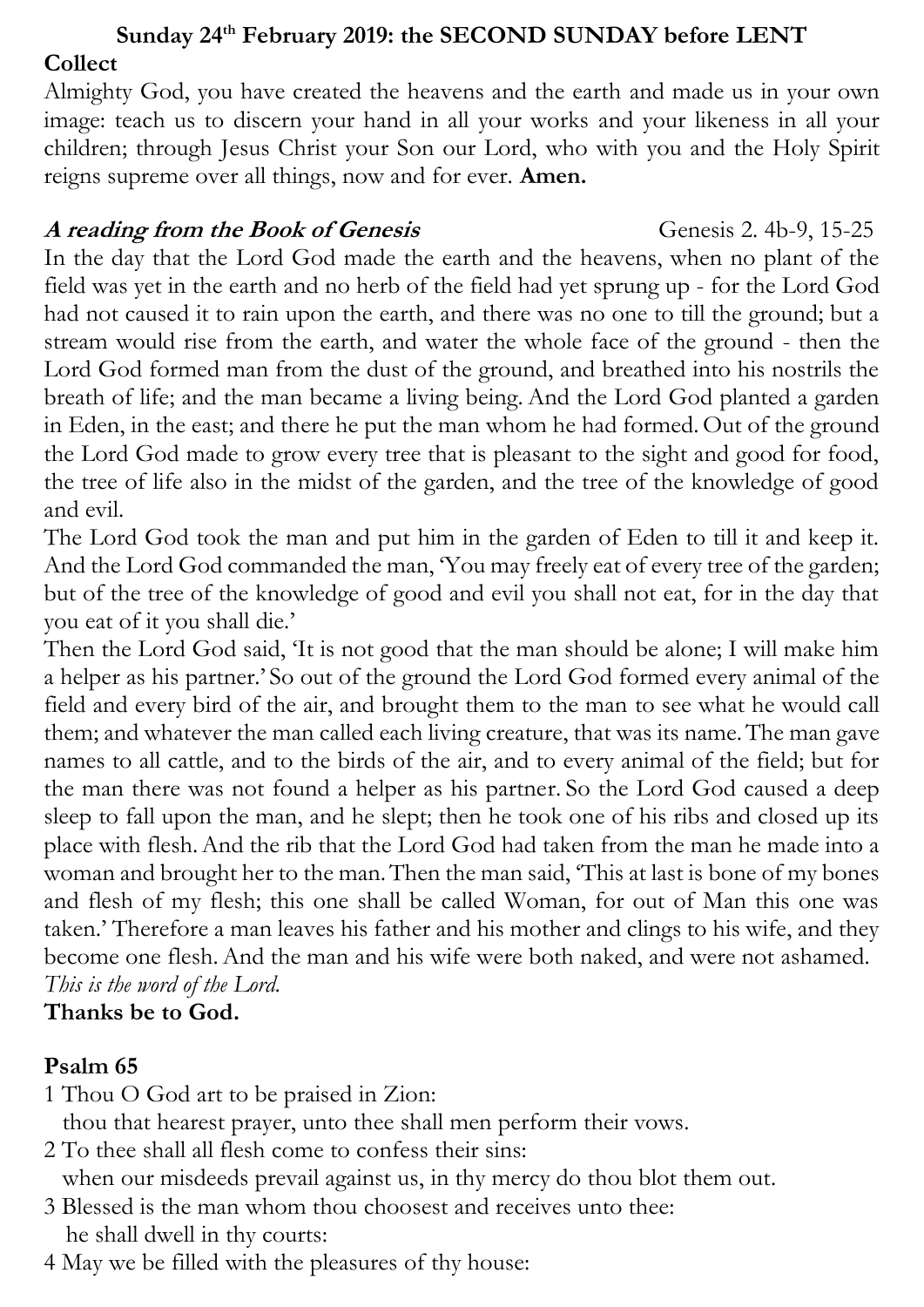even of thy holy temple.

5 With terrible deeds hast thou answered us for our deliverance, O God of our salvation:

thou that art the hope of all the ends of the earth, and of the isles that are far away,

- 6 Who in thy strength settest fast the mountains: and art girded about with power,
- 7 Who stillest the raging of the seas and the noise of their waves: and the tumult of the peoples.
- 8 They that dwell in the uttermost parts of the earth are afraid at thy wonders: Thou that makest the morning and the evening to come forth with shouts of joy.
- 9 Thou visitest the earth and waterest it: thou makest it very plenteous.
- 10 The river of God is full of water:

thou hast prepared their corn, for so thou providest for the earth.

- 11 Thou waterest the land, pressing down its furrows: making it soft with drops of rain, and blessing the increase of it.
- 12 Thou crownest the year with thy goodness:

and thy paths overflow with plenty.

- 13 The fields of the wilderness are rich in pasture: and the hills are girded about with joy;
- 14 The mountains clothe themselves with flocks of sheep: the valleys all stand thick with corn they shout for joy and sing.

## **A reading from the Book of Revelation** Revelation 4

After this I looked, and there in heaven a door stood open! And the first voice, which I had heard speaking to me like a trumpet, said, 'Come up here, and I will show you what must take place after this.'At once I was in the spirit, and there in heaven stood a throne, with one seated on the throne! And the one seated there looks like jasper and cornelian, and around the throne is a rainbow that looks like an emerald. Around the throne are twenty-four thrones, and seated on the thrones are twenty-four elders, dressed in white robes, with golden crowns on their heads. Coming from the throne are flashes of lightning, and rumblings and peals of thunder, and in front of the throne burn seven flaming torches, which are the seven spirits of God; and in front of the throne there is something like a sea of glass, like crystal. Around the throne, and on each side of the throne, are four living creatures, full of eyes in front and behind: the first living creature like a lion, the second living creature like an ox, the third living creature with a face like a human face, and the fourth living creature like a flying eagle. And the four living creatures, each of them with six wings, are full of eyes all around and inside. Day and night without ceasing they sing, 'Holy, holy, holy, the Lord God the Almighty, who was and is and is to come.' And whenever the living creatures give glory and honour and thanks to the one who is seated on the throne, who lives for ever and ever, the twentyfour elders fall before the one who is seated on the throne and worship the one who lives for ever and ever; they cast their crowns before the throne, singing, 'You are